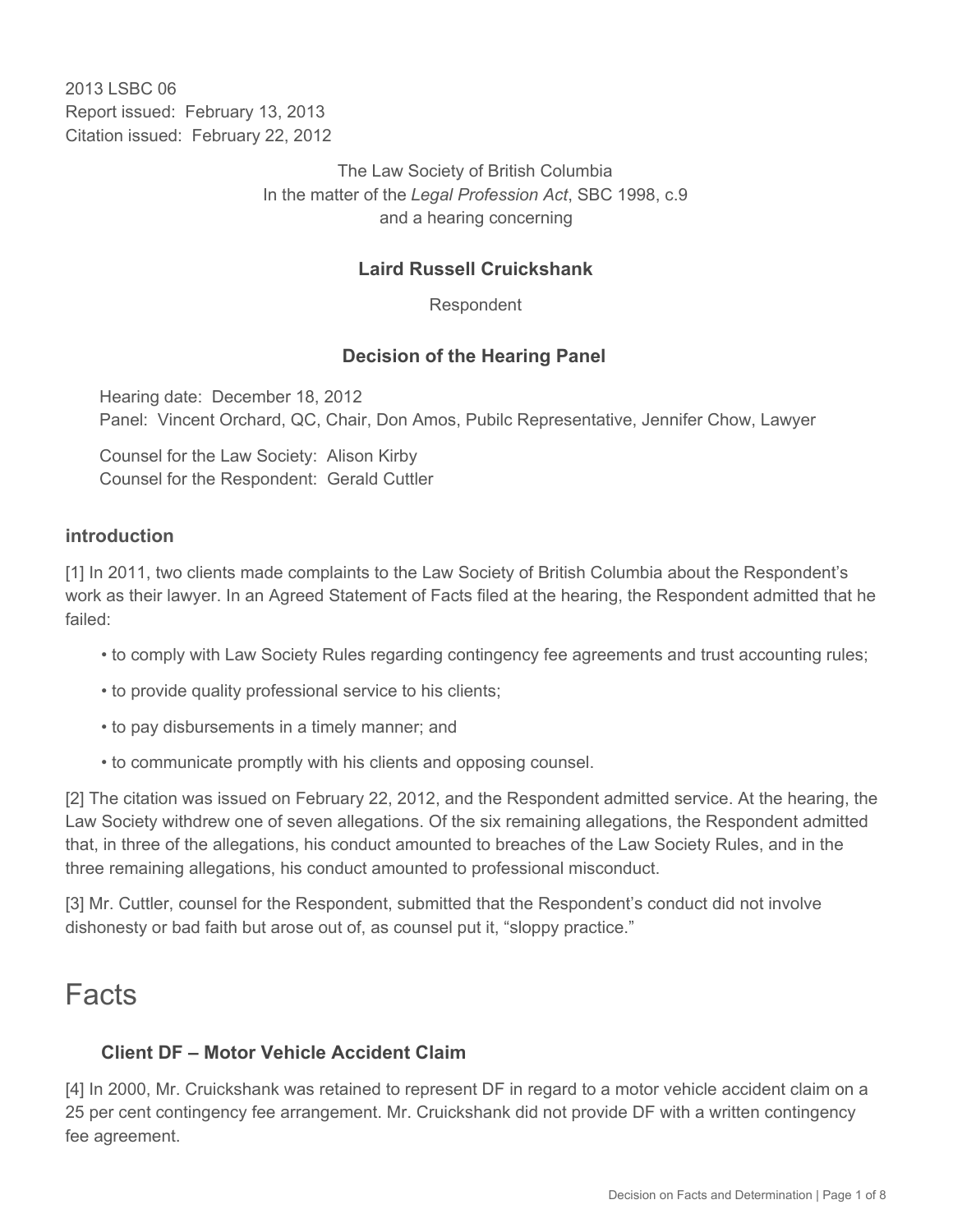[5] Mr. Cruickshank had a longstanding client relationship with DF's father in regard to various business matters. Over time, DF took over his father's business matters. Mr. Cruickshank acted for both DF and his father until about 2006. Given the longstanding relationship, Mr. Cruickshank frequently met the DF and his father at one of their restaurants, or one or both of DF and his father would drop into Mr. Cruickshank's office to discuss files. Mr. Cruickshank did not always keep notes of his meetings with DF and his father.

[6] On or about July 23, 2004, the Insurance Corporation of British Columbia paid \$16,502.34 to Mr. Cruickshank to settle DF's motor vehicle accident claim (the "Settlement Funds").

[7] From July 2004 to February 2005, Mr. Cruickshank used the Settlement Funds to pay the legal bills incurred by two companies owned by DF. Mr. Cruickshank admitted that he has no notes or correspondence in his client files authorizing the use of the Settlement Funds to pay legal bills relating to DF's companies. Mr. Cruickshank also admitted that neither he nor his assistant have any specific recollection that DF gave any instructions to use the Settlement Funds to pay legal bills relating to DF's companies. Mr. Cruickshank says he mistakenly but honestly believed that either he or his assistant had verbal instructions to pay the legal bills from the Settlement Funds.

[8] DF kept his personal and business affairs separate. DF has denied giving Mr. Cruickshank instructions to pay any legal bills related to his business from the Settlement Funds.

[9] From July 23, 2004 to February 28, 2005, Mr. Cruickshank deducted the following amounts from the Settlement Funds:

(a) Withdrawal of \$4,713.03 to pay Mr. Cruickshank's legal bill in regard to the motor vehicle claim;

(b) Transfer and withdrawal of \$1,916.25 to pay Mr. Cruickshank's legal bill in regard to M Ltd.;

(c) Withdrawal of \$673.53 to pay the balance of the contingency fee paid on the motor vehicle claim to Mr. Cruickshank's former firm, Ganapathi and Company;

(d) Transfer and withdrawal of \$2,588.60 to pay Mr. Cruickshank's legal bill in regard to P Ltd.;

(e) Withdrawal of \$1,056.39 to pay Mr. Cruickshank's legal bill in regard to the incorporation of a numbered company; and

(f) Withdrawal of \$3,542.18 to pay Mr. Cruickshank's legal bill in regard to D Restaurant.

[10] On February 28, 2005, a balance of \$2,012.36 remained in trust from the Settlement Funds.

[11] In or about March 2006, DF sent various emails to Mr. Cruickshank requesting an accounting and payout of the Settlement Funds. In or about April 2006, Mr. Cruickshank stopped acting for DF and his companies.

[12] In April 2006, DF and Mr. Cruickshank met and briefly reviewed the payments made from the Settlement Funds. Mr. Cruickshank was to provide DF with further details and re-issue the legal bills to DF's companies so that the bulk of the Settlement Funds could be paid to DF personally.

[13] Mr. Cruickshank, however, did not immediately attend to the details of the re-issuance of the legal bills. Between 2006 and 2011, DF repeatedly contacted Mr. Cruickshank to follow up on their discussion.

[14] Mr. Cruickshank did not re-issue his legal bills to DF's companies. On May 20, 2011 Mr. Cruickshank paid the remainder of the Settlement Funds in the amount of \$2,012.36 to DF. Subsequently, Mr. Cruickshank met with DF and gave him a full accounting to DF's satisfaction.

[15] In regard to DF's complaint, the Respondent made admissions that his conduct amounted to breaches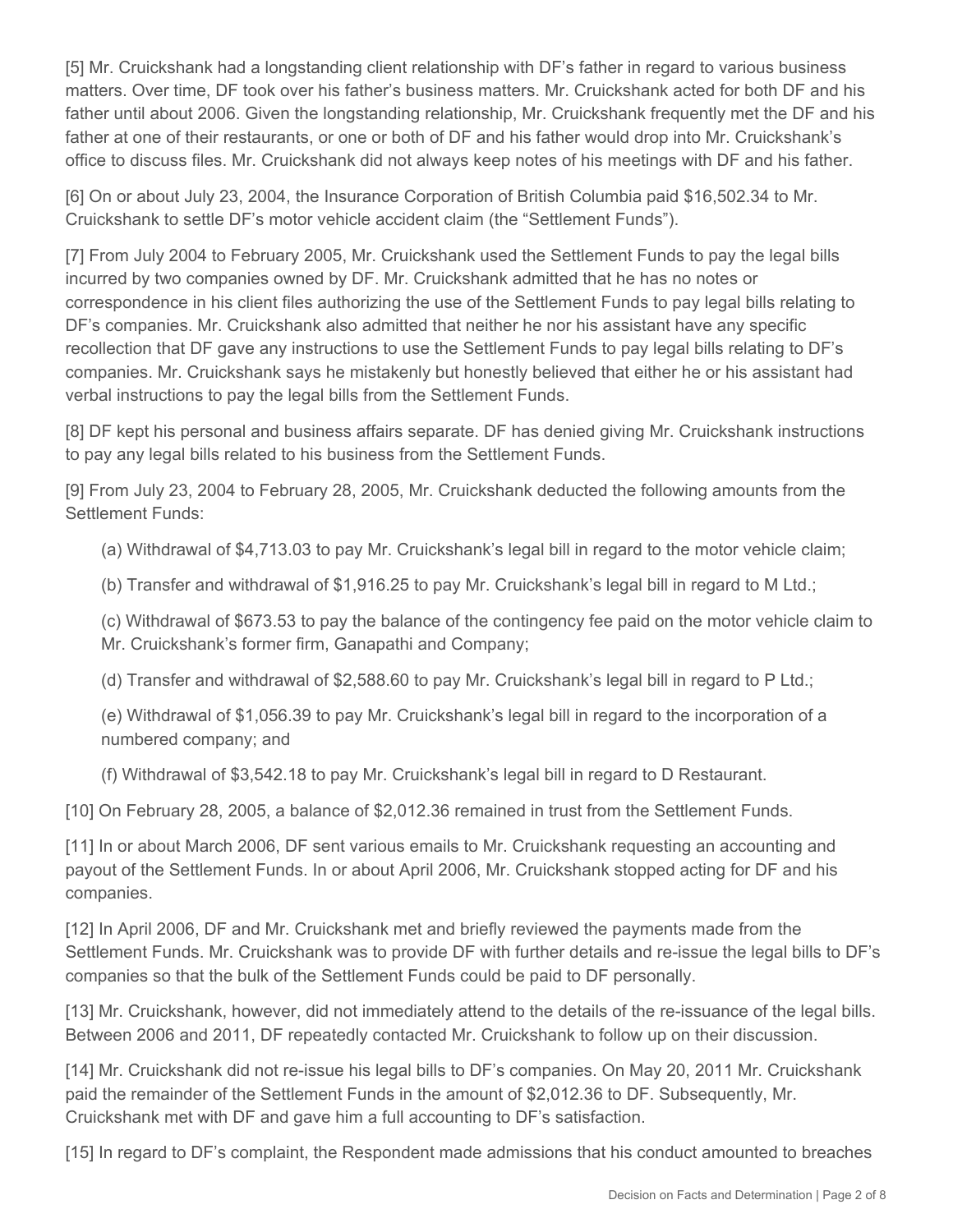of the Law Society Rules and professional misconduct.

## **Client 2 – Family Matters**

[16] In 2008 and 2009, Mr. Cruickshank was retained by a former client, Client 2 on two matters concerning her child (the "Child").

## **Child Access**

[17] The first matter related to Client 2's application to vary an order of Judge Lytwyn granted in 2005 that gave unsupervised access to the Child to her former partner, (the "Lytwyn Order"). Mr. Cruickshank was retained on that matter on December 29, 2008.

[18] Before Christmas in 2008, Client 2 denied her former partner access to the Child. In response, her former partner brought an application before Judge Cohen to enforce the Lytwyn Order. Client 2 in turn brought an application to vary the Lytwyn Order. Her former partner then sought production of documents from third parties (the "Access Dispute").

[19] On January 21, 2009, Judge Cohen ordered production of documents from the RCMP and a provincial ministry in regard to the complaints filed by Client 2. As a specific term of the order, Judge Cohen also required a party to pay for copies forthwith after delivery of the copies (the "Cohen Order").

[20] In February 2009, opposing counsel delivered to Mr. Cruickshank copies of documents obtained under the Cohen Order along with a photocopying invoice for \$40.32. More copies of documents were delivered in April 2009, along with an additional photocopying invoice for \$166.43.

[21] From October 2009 to January 2011, Mr. Cruickshank was contacted eight times by email, letter or phone by opposing counsel's office requesting payment of the photocopying invoices. Mr. Cruickshank did not respond with payment.

[22] On January 6, 2011, Mr. Cruickshank sent payment of the invoices. In his cover letter, Mr. Cruickshank apologized for the delay in sending the cheque as well as in endorsing the form of order pronounced by Judge Cohen on July 31, 2009.

[23] In regard to the Access Dispute, the Respondent admitted that his conduct amounted to breaches of the Law Society's *Professional Conduct Handbook*.

## **Child Adoption**

[24] The second matter related to an application by Client 2's current husband to adopt the Child. Client 2 wanted to cut all ties between the Child and his biological father, RC, and between the Child and her former partner, who had access to the Child. Mr. Cruickshank was retained on that matter on March 16, 2009 (the "Adoption").

[25] Mr. Cruickshank admitted that he knew in 2009 that certain steps were required for the Adoption by Client 2's husband, including:

(a) the requirement under the *Adoption Act* to serve the former partner with the adoption documents because he had court-ordered access rights to the Child;

(b) the requirement to attach a copy of the Lytwyn Order to the requisition for a desk order adoption;

(c) the requirement under the *Adoption Act* for an entered copy of the Lytwyn Order; and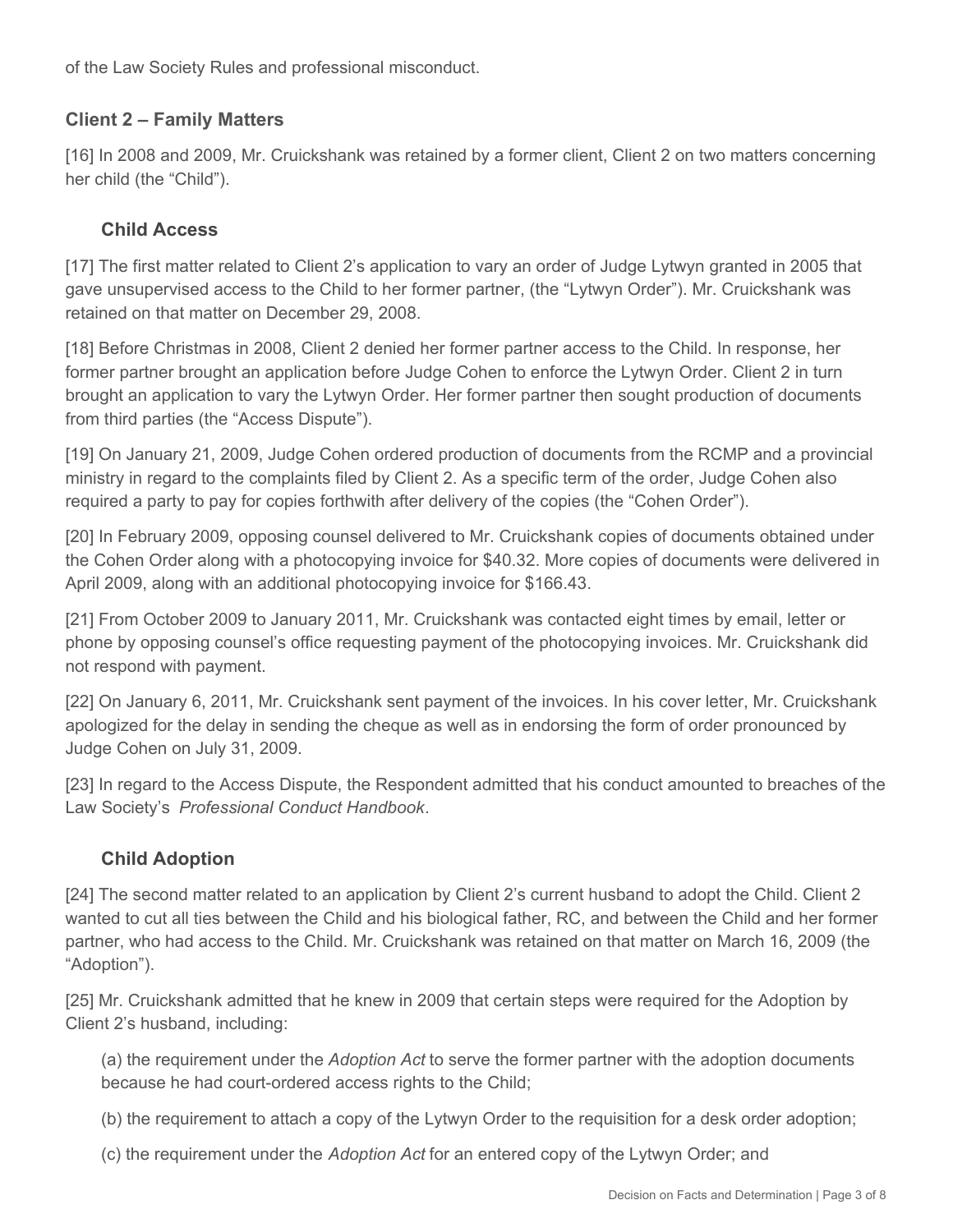(d) the requirement under the *Adoption Act* for a written report from a social worker, including the Child's view on the proposed adoption.

[26] On March 27, 2009, Mr. Cruickshank's office sent Client 2 rough drafts of the Adoption documents. Mr. Cruickshank's assistant informed Client 2 that two steps were still required for the Adoption by Client 2's husband: a written report on the Child's views on the adoption and notification of the adoption to the former partner given his court-ordered access to the Child.

[27] In early April 2009, a social worker was retained to prepare the written report under the *Adoption Act*, and that report was finalized in August 2009.

[28] Between August 2009 and April 2010, Mr. Cruickshank and Client 2 agreed to put the Adoption matter on hold given the proceedings in the Access Dispute.

[29] In April 2010, Client 2 spoke to Mr. Cruickshank and gave him instructions to proceed with the Adoption by her husband. Despite those instructions, the Adoption moved slowly:

(a) On April 17, 2010, Client 2 sent Mr. Cruickshank's assistant an email asking for an update on the status of the Adoption, including whether the Adoption documents had been filed;

(b) On April 21, 2010, Client 2 called Mr. Cruickshank and emailed his assistant advising that she was waiting to receive the social worker's amended written report;

(c) On May 8, 2010, Client 2 sent an email requesting an update as to the status of the Adoption. Mr. Cruickshank did not respond;

(d) On May 21, 2010, Client 2 spoke to Mr. Cruickshank's assistant about her frustration in not having her calls returned. Mr. Cruickshank did not return her call;

(e) On June 16, 2010, Client 2 called Mr. Cruickshank's office and left a message. That day, Mr. Cruickshank's assistant sent an email asking Client 2 to advise on how she would like to proceed with the Adoption;

(f) The next day, Client 2 asked Mr. Cruickshank to go through with the Adoption;

(g) On June 19, 2010, Mr. Cruickshank's assistant advised that they would proceed with the Adoption. That day, the social worker sent in her amended written report;

(h) On July 27 and 30, 2010, Client 2 called Mr. Cruickshank and left voicemails each time. Mr. Cruickshank did not return her calls;

(i) Client 2 called on August 4, 2010, when Mr. Cruickshank was on holidays and left a voicemail;

(j) On August 11, 2010, Mr. Cruickshank's assistant requested information from Client 2 for the Adoption;

(k) Mr. Cruickshank called Client 2 on August 25, 2010 after his return from vacation. The next day, Client 2 called twice but Mr. Cruickshank did not return her calls;

(l) On September 1, 2010, Mr. Cruickshank called Client 2 and apologized for his delay in returning her call. He told her he would call her the next day, but did not;

(m) On September 7, 2010, Client 2 called Mr. Cruickshank and left a voicemail. He did not return her call;

(n) On September 9, 2010, Client 2 called Mr. Cruickshank, leaving a voicemail, but he did not return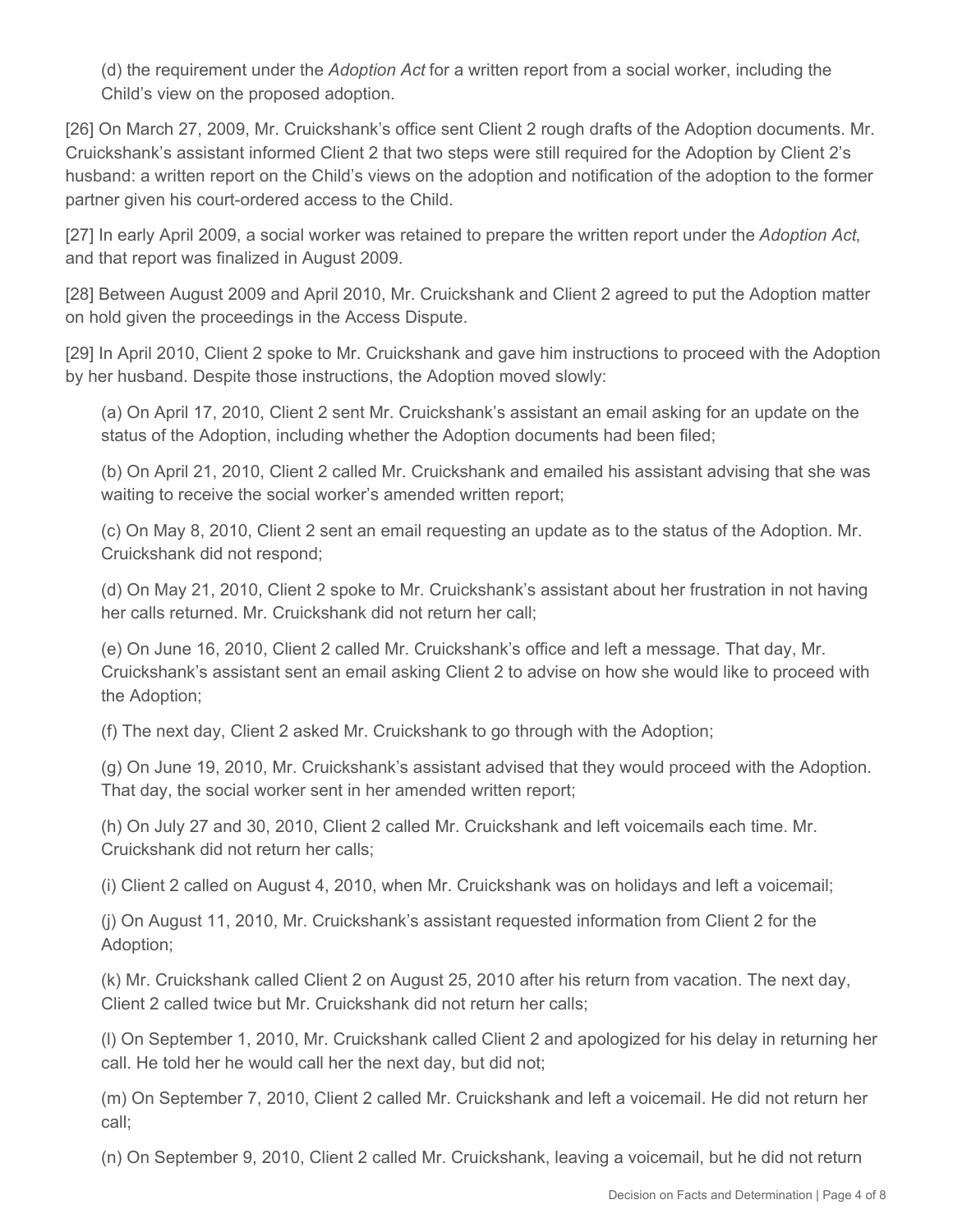her call. Client 2 also sent him an email requesting an update. She wanted the Adoption to proceed quickly since it was important to her family. Mr. Cruickshank contacted Client 2's husband the next day;

(o) On or about September 13, 2010, Mr. Cruickshank met with Client 2 regarding a new petition for Adoption by her husband and affidavit to comply with the new Rules of Court;

(p) On September 20, 2010, Client 2 called Mr. Cruickshank and left a voicemail. He did not return her call; and

(q) On September 29, 2010, Client 2 sent Mr. Cruickshank an email asking him to move forward on the Adoption by her husband. In her email, she wrote that she had left five telephone messages since September 13 and expressed frustration at the delay. Mr. Cruickshank contacted Client 2's husband the next day.

[30] On or about September 30, 2010, Mr. Cruickshank sent eight documents for a desk order Adoption order. Two key documents were missing: an entered copy of the Lytwyn Order and proof that the former partner was given notice of the Adoption by Client 2's husband. We note that the Respondent was Client 2's counsel when the Lytwyn Order was obtained, filed and entered.

[31] The Adoption materials were rejected on the initial filing:

(a) On October 4, 2010, Mr. Cruickshank advised Client 2 that the Adoption documents had been filed but the Registry advised his office that the Adoption documents were missing an entered copy of the Lytwyn Order. He advised that he would let her know when the Adoption documents were completed;

(b) On October 13, 2010, Mr. Cruickshank obtained an entered copy of the Lytwyn Order;

(c) On November 24, 2010, Mr. Cruickshank re-submitted the Adoption documents for filing. He advised Client 2 that the Adoption documents were re-submitted to the court but not yet served on her former partner;

(d) The court accepted the Adoption documents for filing on December 9, 2010.

[32] On January 14, 2011, the court rejected the desk order Adoption for the following reasons:

- (a) The draft order and identification particulars form needed revisions;
- (b) Confirmation that notice was given to the former partner was missing;
- (c) Payment of the Petition filing fee of \$280 was missing; and
- (d) The backing sheet for the draft Order was missing.

[33] That day, Client 2 called Mr. Cruickshank and left a voicemail. Mr. Cruickshank did not return her call. The next day, Client 2 sent Mr. Cruickshank an email requesting an update on the Adoption, including whether her former partner would contest it. Mr. Cruickshank did not reply to the email.

[34] On February 23, 2011, Mr. Cruickshank contacted the former partner's counsel asking whether she could accept service of the Adoption materials.

[35] On March 3, 2011, Client 2 picked up the Adoption file from Mr. Cruickshank's office. That was the first time she learned that the desk order Adoption had been rejected and that service on her former partner was not attempted until February 23, 2011.

[36] In regard to the Adoption, the Respondent admitted that his conduct amounted to professional misconduct.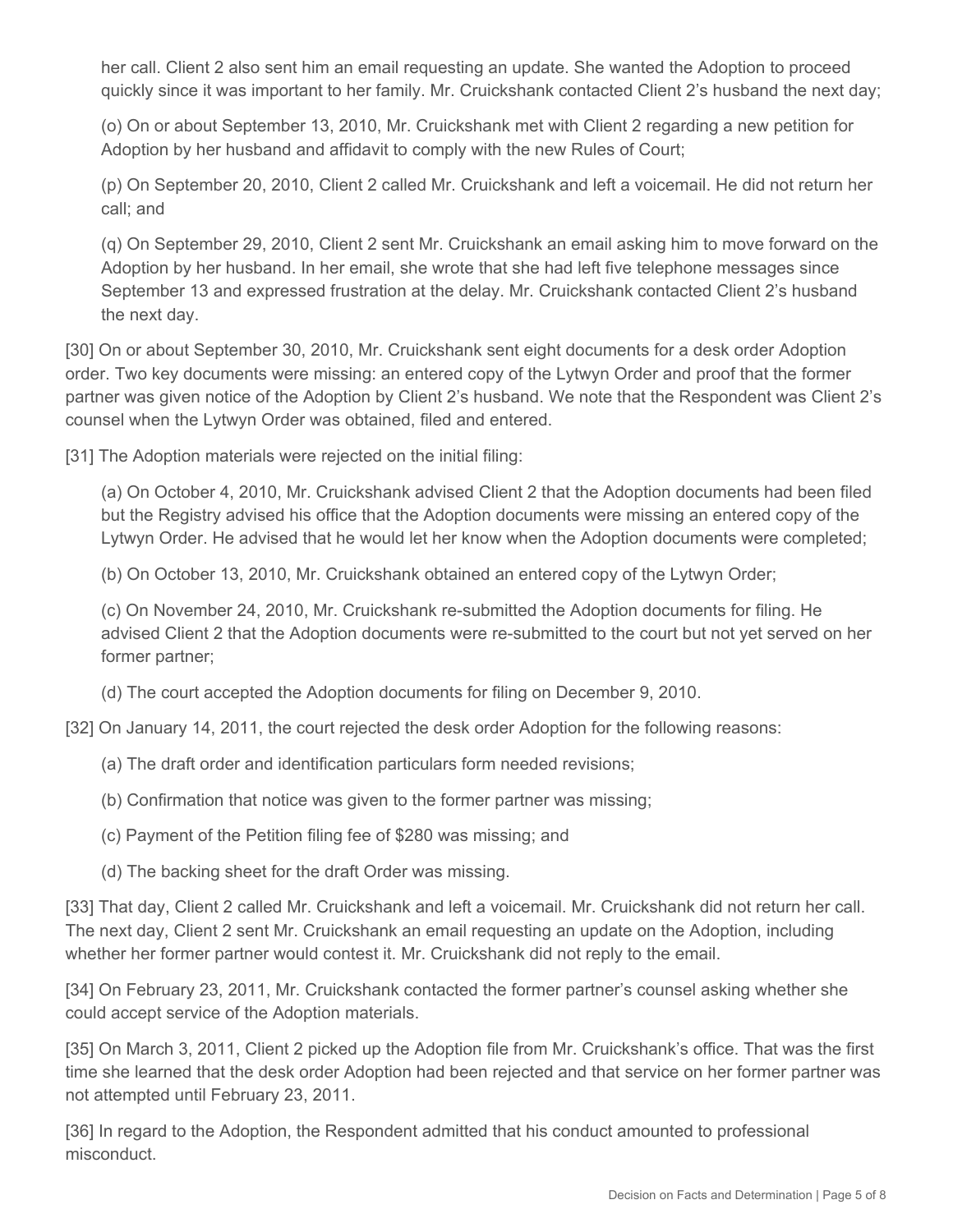## **RESULT**

[37] In summary, the Respondent made the following admissions, which were agreed to by the Law Society:

#### **Allegation 1**

[38] In or about 2002, in the course of representing his client DF in a motor vehicle accident claim, the Respondent entered into a contingent fee agreement with him and, in 2004, the Respondent received remuneration pursuant to such agreement, when he had not entered into such an agreement in writing with the required statements, contrary to Rules 8-3 and 8-4 of the Law Society Rules.

[39] The Respondent admitted Allegation 1 and that his conduct amounted to a breach of Rules 8-3 and 8-4 of the Law Society Rules.

[40] The Law Society recommended a finding of breach of the Rules because only one instance of misconduct was involved in this allegation, the contingent fee arrangement was discussed with the client, there was no evidence of dishonest intent, the amount of money involved was small and the breach seemed to arise from the Respondent paying little attention to the administrative side of his practice.

#### **Allegation 2**

[41] In or about July 2004, in the course of representing his client DF in a motor vehicle accident claim, the Respondent received trust funds of \$16,502.34 on his behalf but the Respondent failed to account to the client in writing for all of these funds, contrary to Rule 3-48 of the Law Society Rules.

[42] The Respondent admitted Allegation 2 and that his conduct amounted to a breach of Rule 3-48 of the Law Society Rules.

[43] The Law Society recommended a finding of breach of the Rules because the Respondent's delay in providing an accounting is the basis for the professional misconduct alleged under allegation 4.

## **Allegation 3**

[44] In or about 2004 and 2005, in the course of representing his client DF in a motor vehicle accident claim, the Respondent received trust funds of \$16,502.34 on the client's behalf and, without his authorization or consent, the Respondent authorized the withdrawal of some of those funds from trust to pay a bill of another client, contrary to Rule 3-56 of the Law Society Rules, and in particular, some or all of:

- (a) a bill dated July 27, 2004 issued to M Ltd., and
- (b) a bill dated November 29, 2004 issued to P Ltd.

[45] The Respondent admitted Allegation 3 and that his conduct amounted to a breach of Rule 3-56 of the Law Society Rules.

[46] The Law Society recommended a finding of breach of the Rules regarding this allegation as well. The Respondent provided legal services to the corporate clients, which were closely held private companies controlled by DF, who had a long-term relationship with the Respondent. Again, the breach seemed to arise from the Respondent paying little attention to the administrative side of his practice.

## **Allegation 4**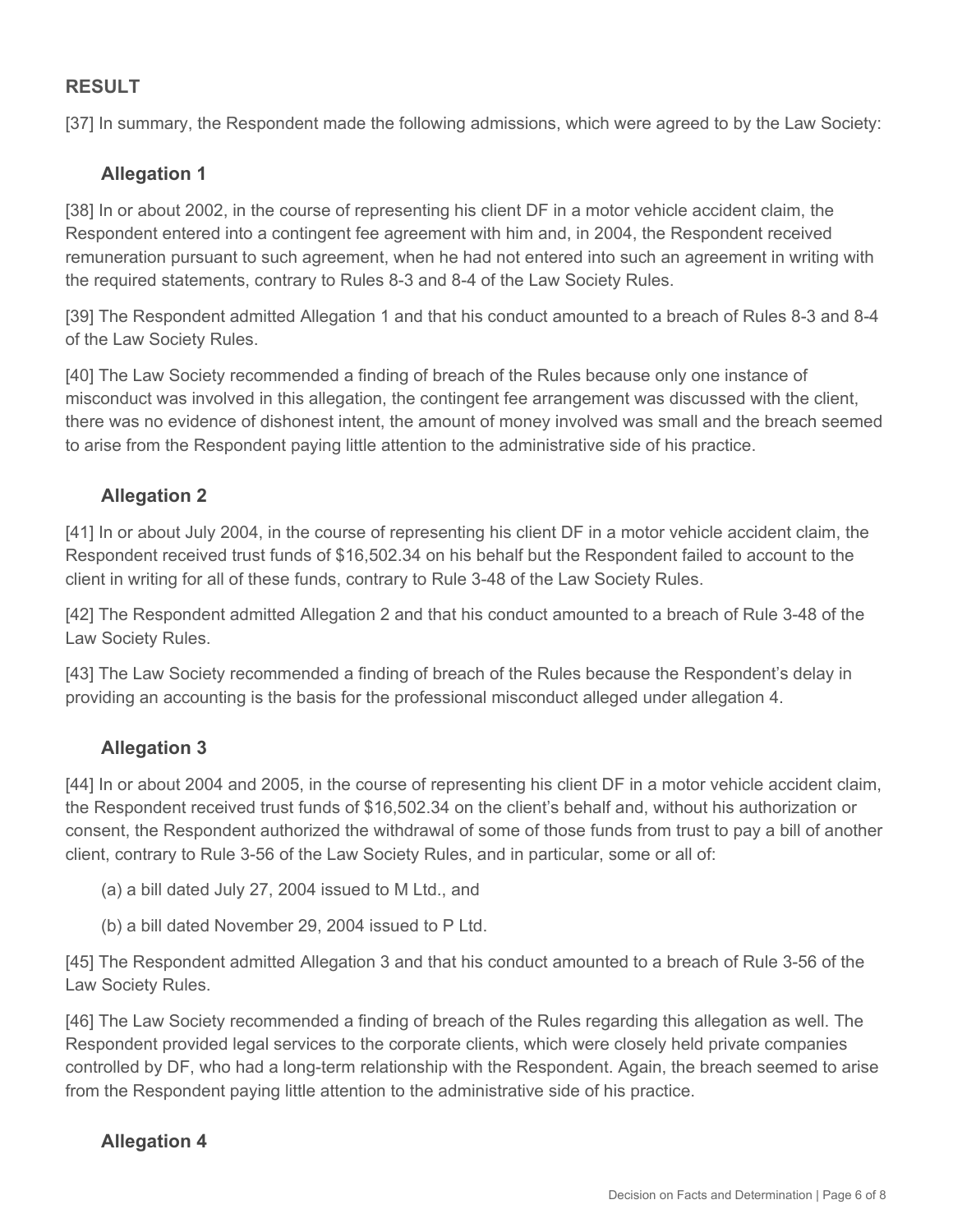[47] At various times between 2004 and 2011, in the course of providing legal services to his client DF, the Respondent failed to serve his client in a conscientious, diligent and efficient manner so as to provide a quality of service at least equal to that which would be expected of a competent lawyer in a similar situation, contrary to Chapter 3, Rules 3 and 5 of the *Professional Conduct Handbook*, and in particular, the Respondent did not answer reasonable requests from the client for information regarding the handling and disbursement of the balance of \$11,115.78 of trust funds of \$16,502.34 that he received on behalf of the client.

[48] The Respondent admitted Allegation 4 and that his conduct amounted to professional misconduct under section 38 of the *Legal Profession Act*.

# **Allegation 5**

[49] Between March 2009 and March 2011, in the course of representing Client 2 in an application for her current husband to adopt her child, the Respondent failed to serve his clients in a conscientious, diligent and efficient manner so as to provide a quality of service at least equal to that which would be expected of a competent lawyer in a similar situation, and, in particular, some or all of the following conduct in which he, contrary to Chapter 3, Rules 3 and 5 of the *Professional Conduct Handbook*:

(a) failed to keep his client reasonably informed,

(b) failed to answer reasonable requests from his client for information,

(c) informed his client that something would happen or that some step would be taken by a certain date, then allowed that date to pass without follow-up information or explanation,

(d) failed to answer within a reasonable time communications that required replies,

(e) failed to disclose all relevant information to his client, and to candidly advise his client about the position of a matter,

(f) failed to make prompt and complete reports where reports might reasonably be expected, or

(g) failed to make all reasonable efforts to provide prompt service to his client.

[50] The Respondent admitted Allegation 5 and that his conduct amounted to professional misconduct under section 38 of the *Legal Profession Act*.

# **Allegation 7 (Allegation 6 was withdrawn by the Law Society)**

[51] Between February 2009 and December 2010, in the course of representing Client 2 in the Access Dispute, the Respondent:

(a) Failed to pay two disbursement accounts sent to him by opposing counsel on February 3, 2009 and April 7, 2009 (the "Accounts") in a timely manner, contrary to Chapter 2, Rule 2 of the *Professional Conduct Handbook*, and

(b) failed to respond promptly to communications from opposing counsel dated November 27, 2009, December 14, 2009, January 11, 2010, June 14, 2010, October 2, 4, and 28, 2010, and November 18, 2010, regarding payment of the Accounts, contrary to Chapter 11, Rule 6 of the *Professional Conduct Handbook*.

[52] The Respondent admitted Allegation 7 and that his conduct amounted to professional misconduct under section 38 of the *Legal Profession Act*.